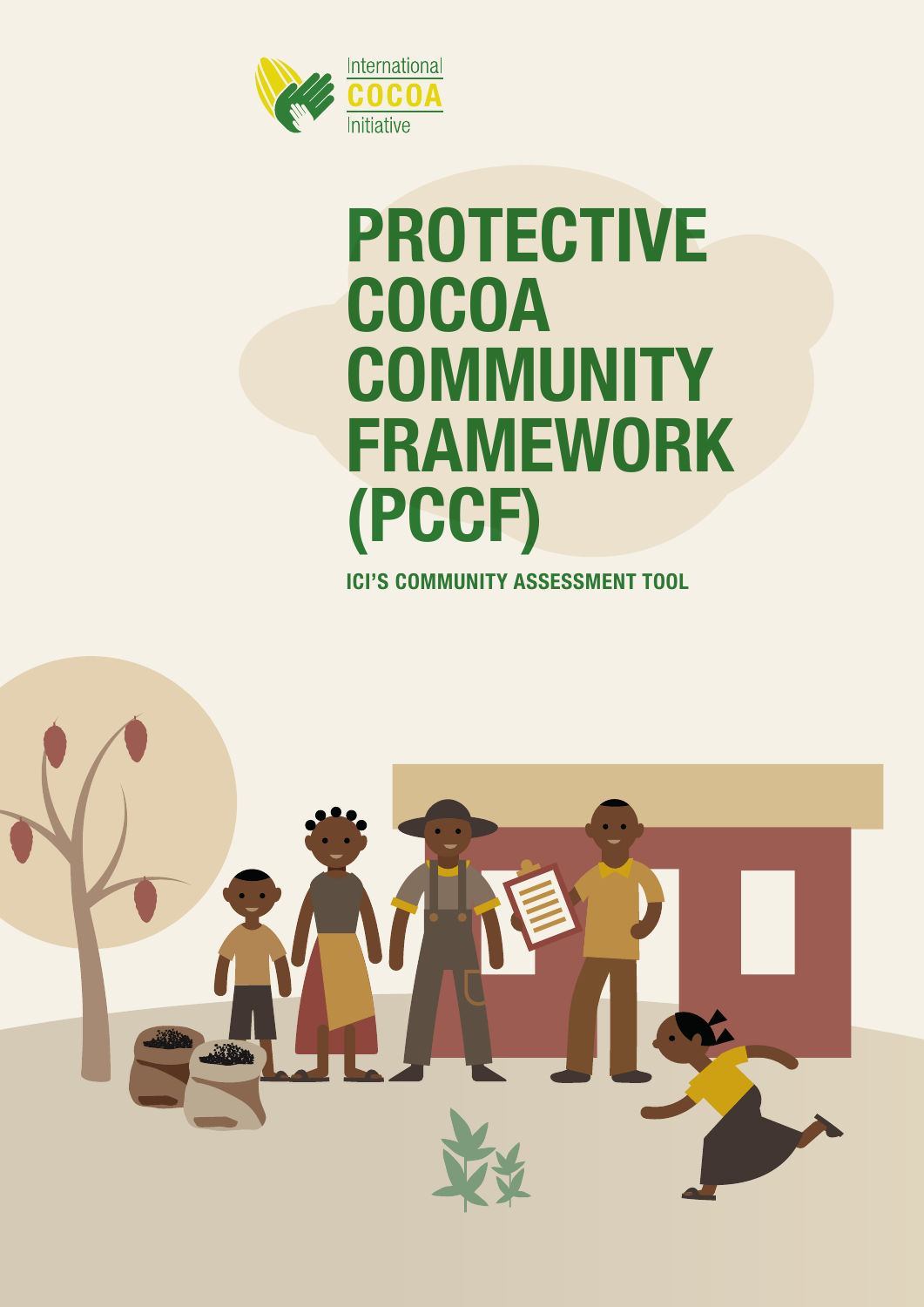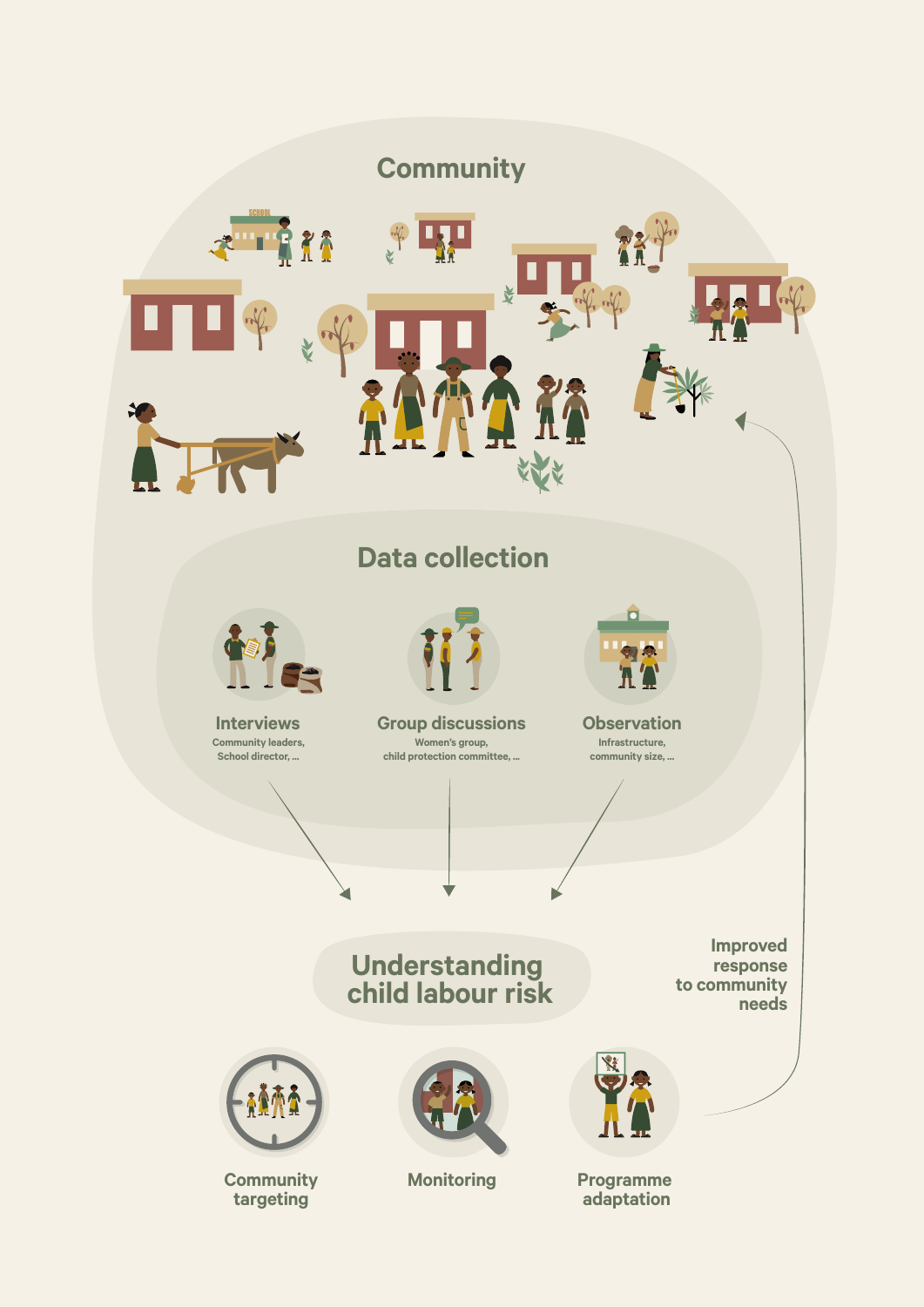**ICI has developed a community assessment tool, the Protective Cocoa Community Framework (PCCF), which helps to understand the extent to which a community's environment protects children from engagement in child labour and hazardous child labour.**

The PCCF measures key indicators and proxies related to community development, community empowerment, education, child protection, gender and livelihoods in cocoa-growing communities in Ghana and Côte d'Ivoire. All of the indicators have been incorporated in the community assessment tool due to their potential association with the child labour risk and their assumed role in creating a protective environment for children.

The PCCF serves as a :

- **1. Community assessment and profiling tool (which also informs decisions on targeting and community entry)**
- **2. Monitoring tool (allows stakeholders to monitor progress and changes from one year to the next across a set of key indicators)**
- **3. Programming tool (to identify priority areas for intervention and good practices)**

# **Data Collection**

Data is collected through group discussions and interviews with the following key groups at the community level (with verification by observation):

- Women's groups
- Community Child Protection Committee (CCPC)
- Children's groups
- Community leaders
- Teachers, School Director, Parent-Teacher
- Association (PTA) and School Management Committee • Farmers
- 

Data is collected using tablets and transferred and stored in an online database platform.

## **Strengthening the use of the PCCF tool**

ICI sought to further extend the use of the PCCF by identifying which community factors are associated with higher risk of child labour in the first place, and how these factors can be monitored systematically in a costeffective manner. A research study was conducted in both Ghana and Cote d'Ivoire, which collected child labour prevalence data through household interviews, alongside PCCF data, in a sample of cocoa-growing communities. An econometric model was developed for each country which serves as a "risk indicator" to classify communities according to one of three child labour risk categories based on community characteristics.

Please see the following research reports for further information :

- International Cocoa Initiative (2018). Child Labour in Cocoa-Growing Areas of Côte d'Ivoire: Developing a Community Level Risk Indicator
- International Cocoa Initiative (2018). Child Labour in Cocoa-Growing Areas of Ghana: Developing a Community Level Risk Indicator

#### **Use of the Datasets**

As a result of this study, community level PCCF data for 130 cocoa-growing communities in Côte d'Ivoire and 128 cocoa-growing communities in Ghana are available from 2017.

The child labour survey which was administered alongside the PCCF to 5,200 households across the 130 communities in Côte d'Ivoire, and to 3,000 households across the 128 communities in Ghana, can be used for further data exploitation. The child labour prevalence survey was administered to head of households and adults within the household, and at maximum, two children aged 5-17 per household.

The head of household questionnaire included the following sections :

- Household roster
- Education
- Income and housing
- Agricultural production
- Non-Farm enterprise
- Adverse situations/shocks
- Adults section for all household members
	- 18 years and above covering:
	- Education/training
	- Labour used in the last 7 days
	- Other labour used in the last 12 months
	- Employment in the last 12 months
	- Other household tasks/chores
	- Household decision making

The children's questionnaire (prevalence survey) included the following sections :

- Education
- Labour in the last 7 days
- Labour in the last 12 months
- Hazardous work
- Injuries/illnesses

### **Access to the Datasets**

The PCCF and child labour prevalence datasets can be requested directly via the ICI website. Stata do-files are available for replication of the data analysis and risk assessment tool.